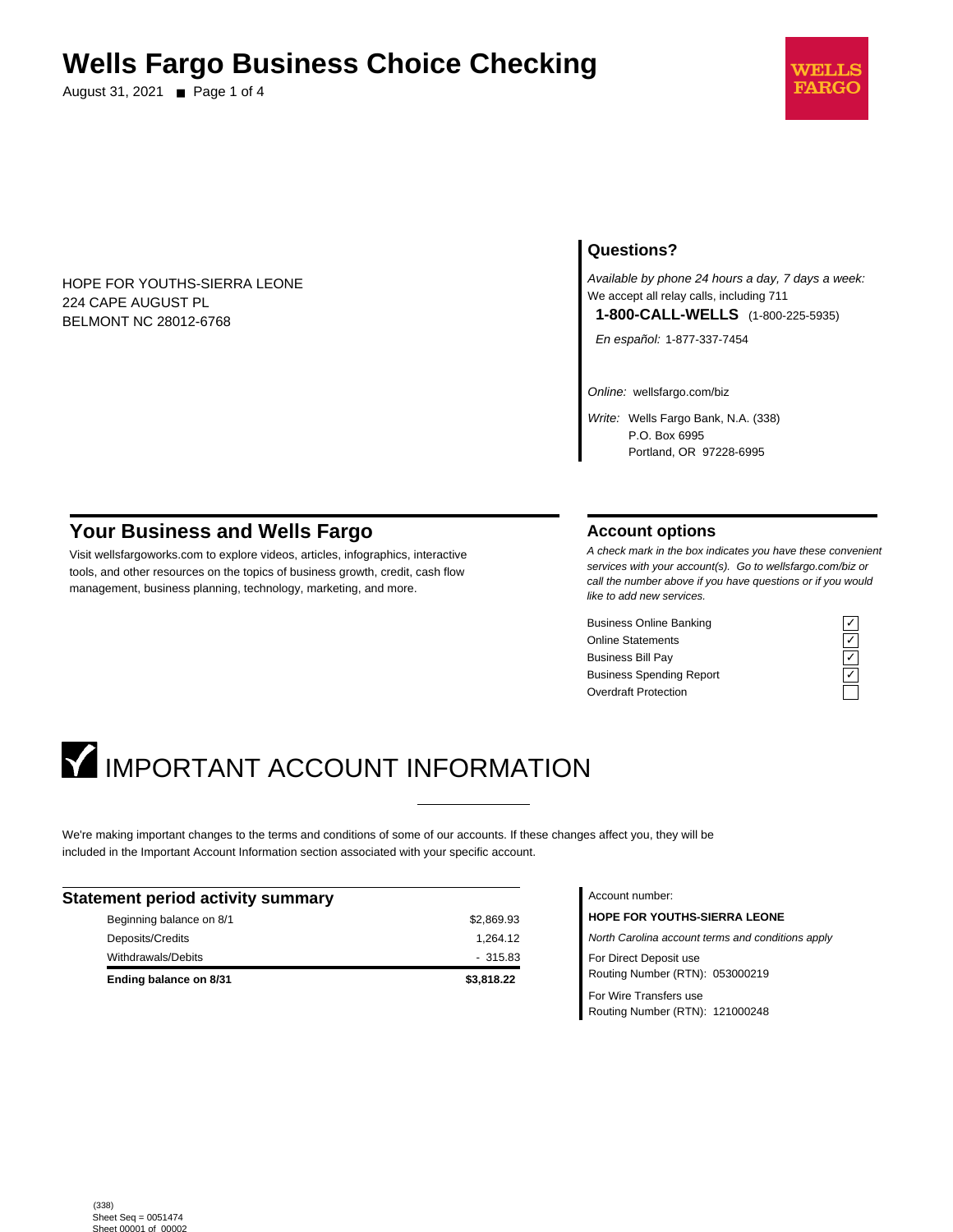

### **Overdraft Protection**

This account is not currently covered by Overdraft Protection. If you would like more information regarding Overdraft Protection and eligibility requirements please call the number listed on your statement or visit your Wells Fargo branch.

## **Transaction history**

|      | Ending balance on 8/31 |                                                             |           |               | 3.818.22     |
|------|------------------------|-------------------------------------------------------------|-----------|---------------|--------------|
| 8/30 |                        | Deposit Made In A Branch/Store                              | 250.00    |               | 3,818.22     |
| 8/24 |                        | 1003 Check                                                  |           | 305.83        | 3,568.22     |
| 8/18 |                        | Paypal Transfer 210817 1015267813808 Hope for Youths Sierra | 979.12    |               | 3,874.05     |
|      |                        | Gastonia NC                                                 |           |               |              |
| 8/17 |                        | Edeposit IN Branch/Store 08/17/21 11:19:22 Am 403 Cox Rd    | 35.00     |               | 2.894.93     |
| 8/9  |                        | Direct Pay Monthly Base                                     |           | 10.00         | 2,859.93     |
| Date | Number                 | Description                                                 | Credits   | <b>Debits</b> | balance      |
|      | Check                  |                                                             | Deposits/ | Withdrawals/  | Ending daily |
|      |                        |                                                             |           |               |              |

The Ending Daily Balance does not reflect any pending withdrawals or holds on deposited funds that may have been outstanding on your account when your transactions posted. If you had insufficient available funds when a transaction posted, fees may have been assessed.

**Summary of checks written** (checks listed are also displayed in the preceding Transaction history)

| <b>Number</b> | Date | Amount |
|---------------|------|--------|
| 1003          | 8/24 | 30583  |

#### **Monthly service fee summary**

For a complete list of fees and detailed account information, see the disclosures applicable to your account or talk to a banker. Go to wellsfargo.com/feefaq for a link to these documents, and answers to common monthly service fee questions.

| Fee period 08/01/2021 - 08/31/2021 | Standard monthly service fee \$0.00 | You paid \$0.00 |
|------------------------------------|-------------------------------------|-----------------|
| WX/W5                              |                                     |                 |

## **Account transaction fees summary**

|                              |            | Units    | Excess | Service charge per | Total service |
|------------------------------|------------|----------|--------|--------------------|---------------|
| Service charge description   | Units used | included | units  | excess units (\$)  | charge $(\$)$ |
| Cash Deposited (\$)          |            | 7.500    |        | 0.0030             | 0.00          |
| Transactions                 |            | 200      |        | 0.50               | 0.00          |
| <b>Total service charges</b> |            |          |        |                    | \$0.00        |

#### **Important Account Information**

## **Your Business Choice Checking account is changing.**

**Effective November 15, 2021,** your Business Choice Checking account will be converted to an Initiate Business Checking account. With this change, the monthly service fee will decrease from \$14 to \$10. Your options to avoid the monthly service fee will stay the same. You can avoid the \$10 monthly service fee with ONE of the following options each fee period: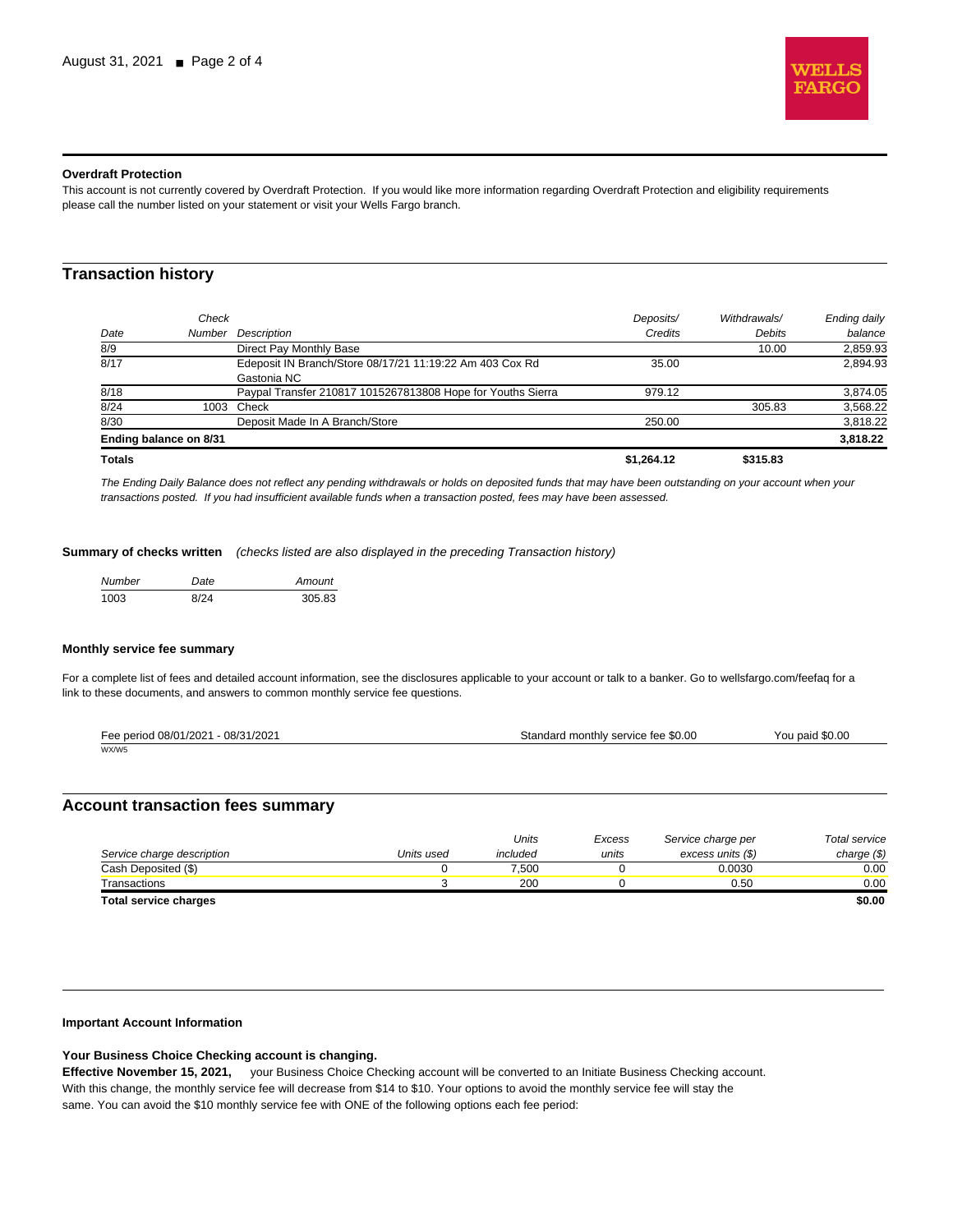

- Maintain a \$500 minimum daily balance

- Maintain a \$1,000 average ledger balance

If you do not meet one of the options above, the monthly service fee will be charged for fee periods ending on or after November 15, 2021.

**In addition, effective with the fee period beginning after October 16, 2021,** other features of your account will change: - Your account will include fewer Transactions at no charge, decreasing from 200 to 100 each fee period. The fee for Transactions over 100 each fee period is \$0.50 each.

- Your account will include less Cash Deposits Processed at no charge, decreasing from \$7,500 to \$5,000 each fee period. The fee for Cash Deposits Processed over \$5,000 is \$0.30 per \$100 deposited.

**Fee Period:** The fee period is the period used to calculate monthly fees. Your statement includes a monthly service fee summary with the dates of the fee period. The monthly service fee summary is also available through Wells Fargo Business Online® or Wells Fargo Mobile<sup>®</sup>.

#### **What remains the same:**

- Your account number will remain the same.

- The Business Fee and Information Schedule and Deposit Account Agreement, as amended, continue to apply.

If you have questions about these changes, please contact your local banker or call the number listed on this statement. Thank you for banking with Wells Fargo. We appreciate your business.

#### **Important Account Information**

**Effective with the fee period beginning after November 15, 2021,** the courtesy monthly service fee waiver on this checking account will expire.

Thank you for being a valuable customer. If you have any questions about this change, please contact your local banker or call the number listed on your statement. Please note the Business Account Fee and Information Schedule and the Deposit Account Agreement, as amended, continue to apply.

## **IMPORTANT ACCOUNT INFORMATION**

We are updating the Deposit Account Agreement ("Agreement") dated May 28, 2021. Effective August 9, 2021, in the section of the Agreement titled "Closing Accounts," the subsection "Closing your account if the balance is zero" is deleted and replaced with the following:

**Accounts with a zero balance will continue to be charged applicable fees** (like the monthly service fee) until you request to close your account. We may close an account (except analyzed business accounts) with a zero balance on the fee period ending date or at month end without prior notification to you. Once an account is closed (either by you or us), no fees will be assessed on the account. - To prevent closure by us, an account with a zero balance must have a qualifying transaction posted within the last two months of the most recent fee period ending date. IOLTA and RETA accounts require a qualifying transaction within ten months of the most recent fee period ending date.

- Examples of qualifying transactions are deposits and withdrawals made at a branch, ATM, online, mobile, or via telephone; one-time and recurring transfers made at a branch, ATM, online, mobile, or via telephone; automatic or electronic deposits, such as from payroll or government benefits; automatic or electronic payments, including Bill Pay; one-time and recurring purchases or payments made using a card or mobile device; and checks paid from the account. IOLTA and RETA accounts are not eligible for ATM cards or debit cards.

- Bank-originated transactions, like monthly service or other fees, are not considered qualifying transactions that will prevent closure of an account with a zero balance.

All other aspects of the Agreement remain the same. If there is a conflict between the updated language above and the Agreement, the updated language will control. The most recent Deposit Account Agreement and related addenda are located online at wellsfargo.com/online-banking/consumer-account-fees.